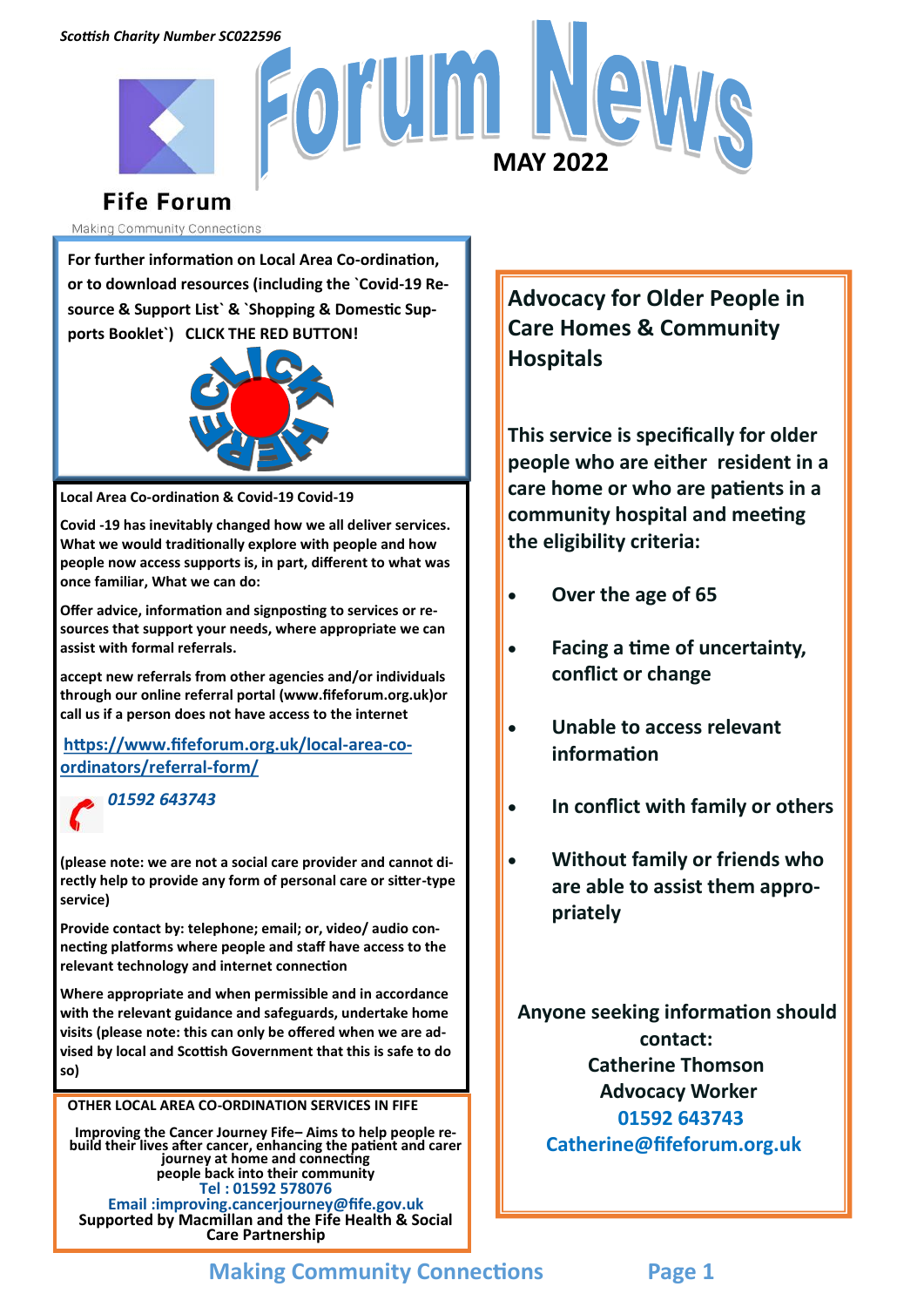COMMUNITY NEWS

Café Forum is at Flo's Café Café Forum is at Flo's Care, Tutor Road, Leuchars Fife Forum's Social Café Fife Forum's Social Cance<br>Come along for a chat & a coffee<br>Come along for a chat & a coffee Tife rol for a chat & a count<br>once along for a chat & a count<br>open to everyone don't be shy Come along to everyone don't be show<br>Open to everyone don't be showing

fe Foru

Friday 29th April 1030-1230pm **Fortnightly thereafter** 

Still not sure? Call 01592 643743 for a chat.

**Fife Forum** Office 1-2. Fraser **Buildings, Millie Street, Kirkcaldy** 



Making Community Connections

**Flo's Cafe Tutor Rd, Leuchars, St Andrews KY16 oJX** 07711919507

This project/activity is funded by the Fife Communities Mental Health and Wellbeing Fund, administered by Fife Voluntary Action with funding from the Scottish Government.

> **Fife Communities Mental Health** and Wellbeing Fund



**Making Community Connections Page 2**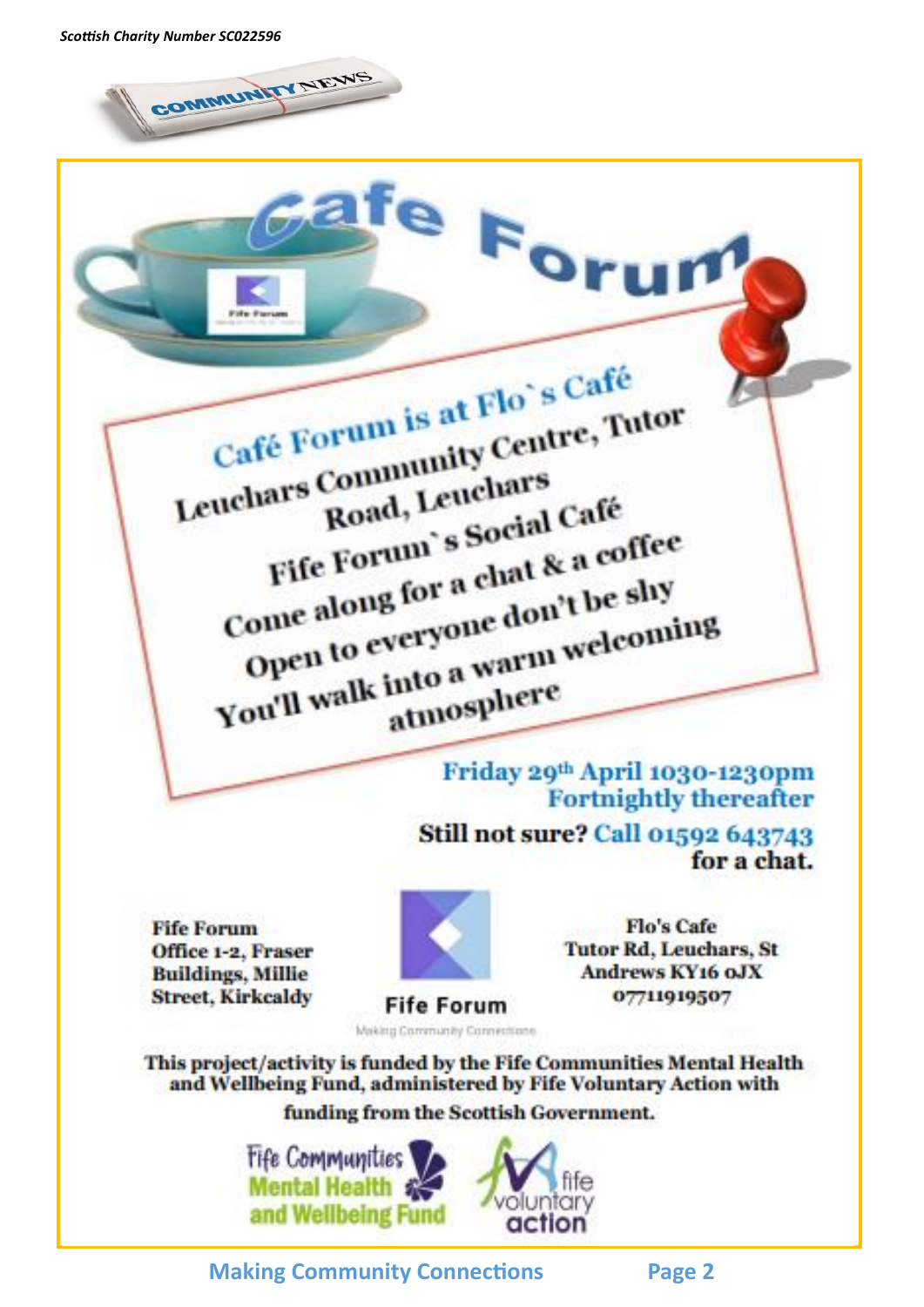*Scottish Charity Number SC022596*



**The Wells are re-opening within your community! We are here to provide information, guidance and support on anything health and social care related. We can provide information on topics such as social care, social isolation, physical and mental health, bereavement, benefits, local groups, activities and many more.**

WEL

-152

**Our face to face Wells:**

- **Monday - from 30th May @ Duloch Leisure Centre, Dunfermline 12.30 to 2.30pm**
- **Tuesday @ St. David's Centre, St. Andrews 11 to 1pm**
- **Tuesday - from 24th May @ Peace and Jam, Glenrothes 1 to 3pm**
- **Wednesday @ Forth Street Hall, Leven 10 to 12noon**
- **Thursday @ St. Bryce Kirk Church, Kirkcaldy 10 to 12noon**

 **Thursday - from 2nd June @ Rosewell Centre, Lochore 10am to 12noon**

**You can also contact us using our video call system, check our website for more information - [https://www.fifehealthandsocialcare.org/your](https://www.fifehealthandsocialcare.org/your-community/the-well)-community/the-well**

 **Or use our phone line: 03451 551500**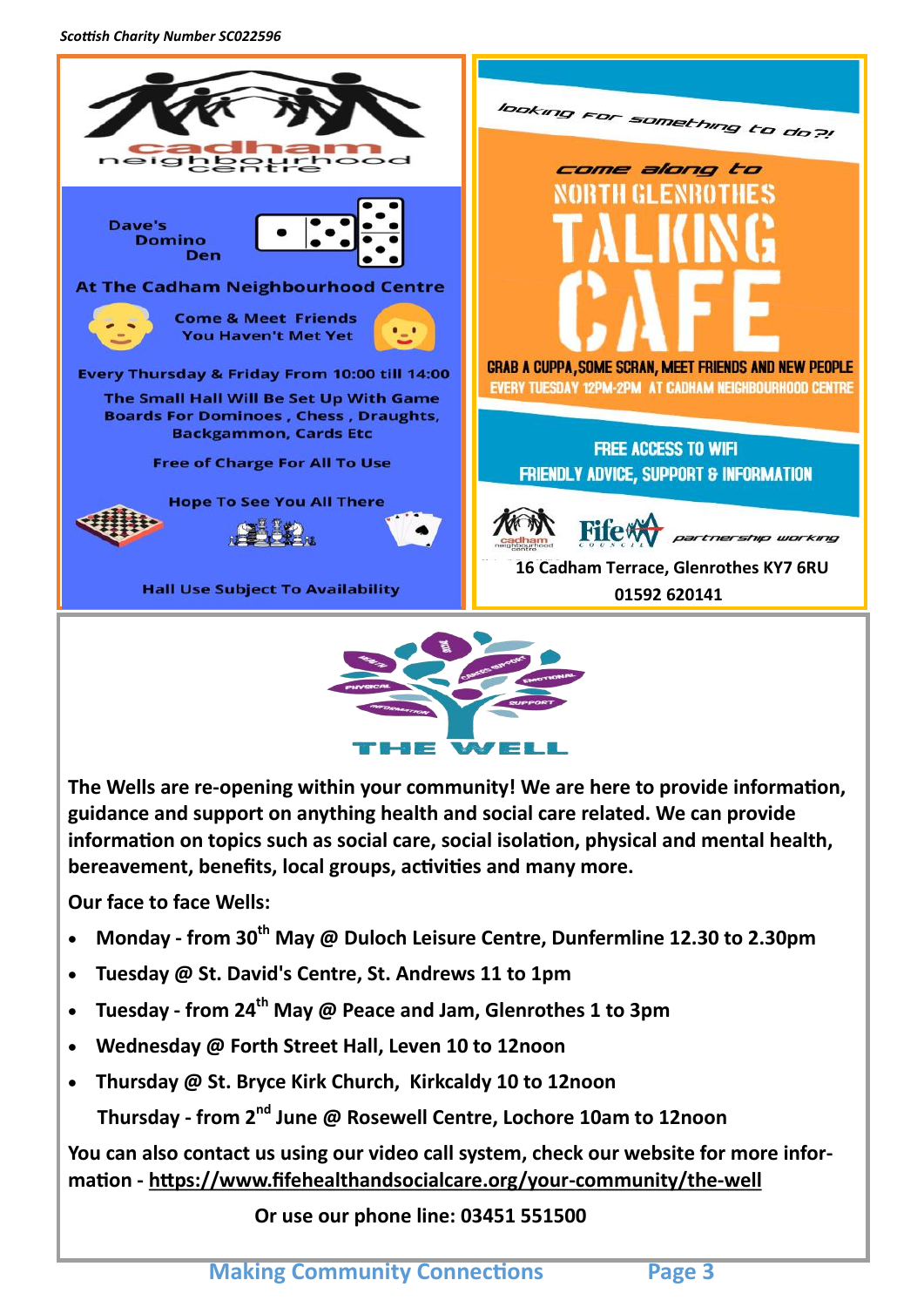*Scottish Charity Number SC022596*



**STAND (SCO51652), a Fife Charity which supports people living with a diagnosis of dementia and their families and friends, would be delighted if you would join them to celebrate DEEP (Dementia Engagement and Empowerment Project) being 10 years old and to influence the next Fife Dementia Strategy**

**You'll also hear about exciting new support services for people living with dementia in their lives that are being set up across the Kingdom**

**Saturday 18th June 2022**

**Carnegie Conference Centre, Halbeath Road, Dunfermline, Fife, KY11 8DY**

**1300 – 1700**

**Refreshments and entertainment will be provided RSVP STAND** 

**[STANDinFife@gmail.com,](mailto:STANDinFife@gmail.com) 07341 842567**

**Making Community Connections Page 4**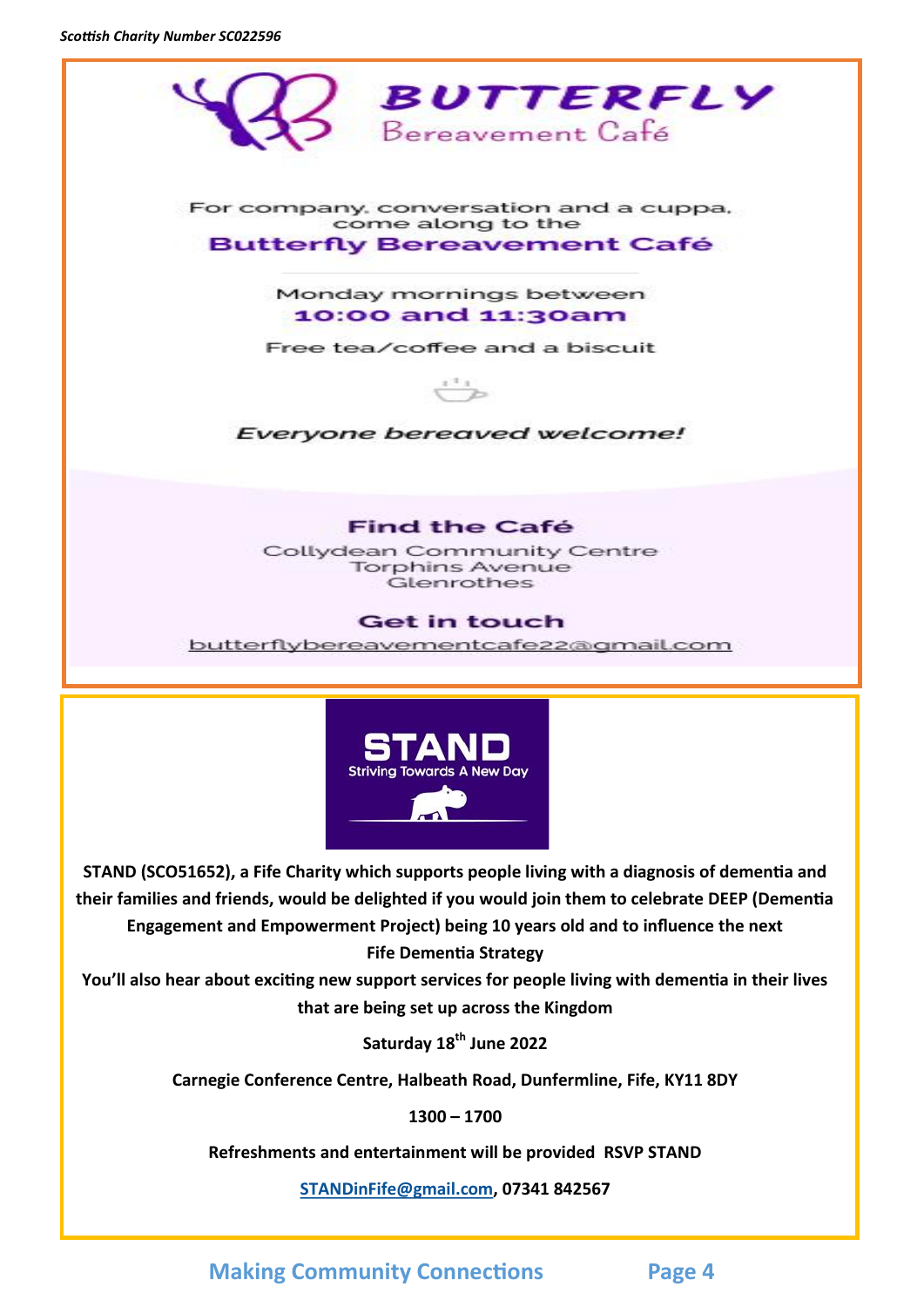# **Voice** Abili

**Support to access benefits in Scotland Social security benefits advocacy in Scotland Get support to access benefits from Social Security Scotland, if you identify** 

**as disabled. https://www.voiceability.org/supportand-help/support-to-access-benefits-inscotland**

**Voice Ability** 

### **How to access support in Scotland**

**Contact us:** 

0300 303 1600

socialsecurityadvocacy@voiceability.org

voiceability.org



**FROM 2ND JUNE 2022 EVERY THURSDAY** 

**11AM TO 1PM** 

ANDYBRAE COMMUNITY CENTRE

Contact us for more information Call/Text/WhatsApp: **Shound 07943 468865** or Admin on 07734 408498

**Making Community Connections Page 5** 

ESTORATION